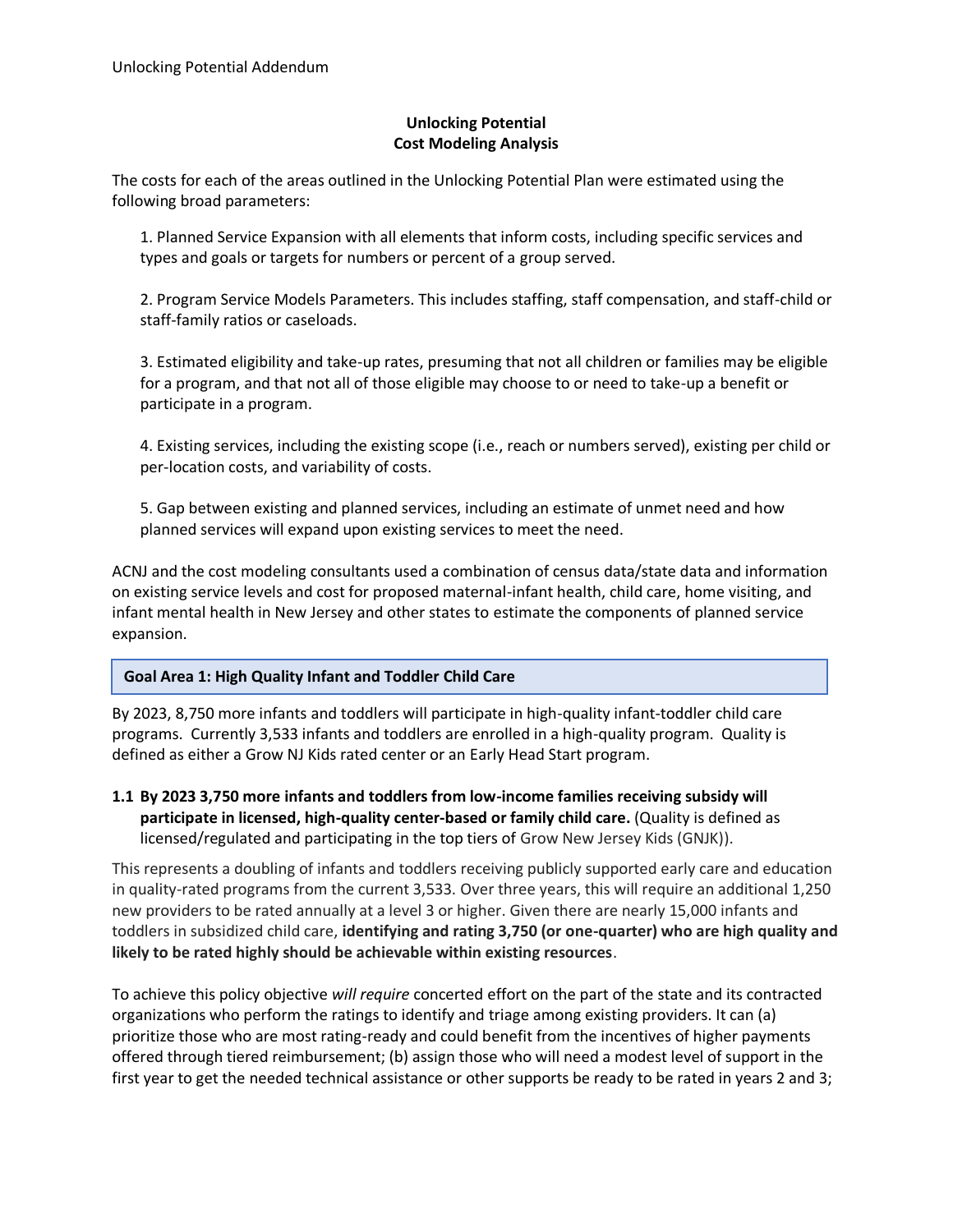and (c) begin the process with those in need of more substantial investments (e.g. for facilities repairs) to be in a position to be rated by the second stage of the Pritzker initiative between 2023 and 2025.

As part of the strategy to get all centers and homes rated over time, the state's leadership should move toward requiring all child care providers participating in the subsidy program serving infants and toddlers be enrolled in GNJK as a condition of receiving subsidy and to be eligible for tiered reimbursement payments. Doing this could support making it so every provider is enrolled in GNJK is rated by a future date-certain, e.g. 2025.

## **1.2 Develop 2,000 more high-quality licensed child care slots for low-income infants and toddlers in child care centers and family child care homes.**

At current payment rates for child care centers rated by Grow NJ Kids, we estimate that if 500 of the added slots were for infants 0 to 18 months, and 500 slots were for toddlers' care between 18 and 30 months the total annual costs **serving 1,000 more children in a mix of level 3- and level 4- rated providers would be \$12 million annually**.

At current family child care payment rates, we estimate that if 500 of the added slots were for infants 0 to 18 months, and 500 slots were for toddlers' care between 18 and 30 months the total annual costs **serving 1,000 more children in a mix of level 3- and level 4- rated providers would be \$8 million annually**.

## **1.3 Expand Early Head Start and Early Head Start-Child Care Partnership slots to serve 2,000 more infants and toddlers.**

These new slots could be created either in response to new federal funding opportunities for EHS or EHS-CC Partnerships; a focused program that provides funding opportunities that encourages, incentivizes, and supports existing Head Start grantees' conversion of program slots for Early Head Start; or developing a state version of EHS-CC Partnerships by providing additional per child resources to Infant and Toddler center care providers, who enhanced their programs to meet EHS program standards. For example, if **programs were to receive a \$3,000 per child supplement to improve program quality for 2,000 additional infants and toddlers this would amount to a \$6 million annual cost.** Similarly, one could envision providing a similar level of one-time funding for conversion costs to convert some HS classrooms to meet infant and toddler Early Head Start licensing standards.

## **1.4 Improve the credentials and compensation for infant and toddler educators so that 1,000 additional low-income infants and toddlers will be cared for by a credentialed educator.**

Roughly 200 educators, including a mix of those who would be serving infants (at a ratio of 1:4) and toddlers (at a ratio of 1:6), could become credentialed with an AA degree in early childhood education, particularly those with some credits. If candidates were provided two to three years of scholarship funding totaling \$10,000 and provided a \$5,000 annual increase in compensation upon achieving the credential this would cost **\$2 million in one-time costs for scholarships and \$1 million in annual costs for higher compensation to these educators.**

**Total Investments Required to Meet Goal 1: Infant-Toddler Child Care.** By 2023, \$29.7 million in increased annual investments would be required to meet the objectives that together would mean 8,750 additional low-income children were receiving high-quality infant and toddler child care in the state.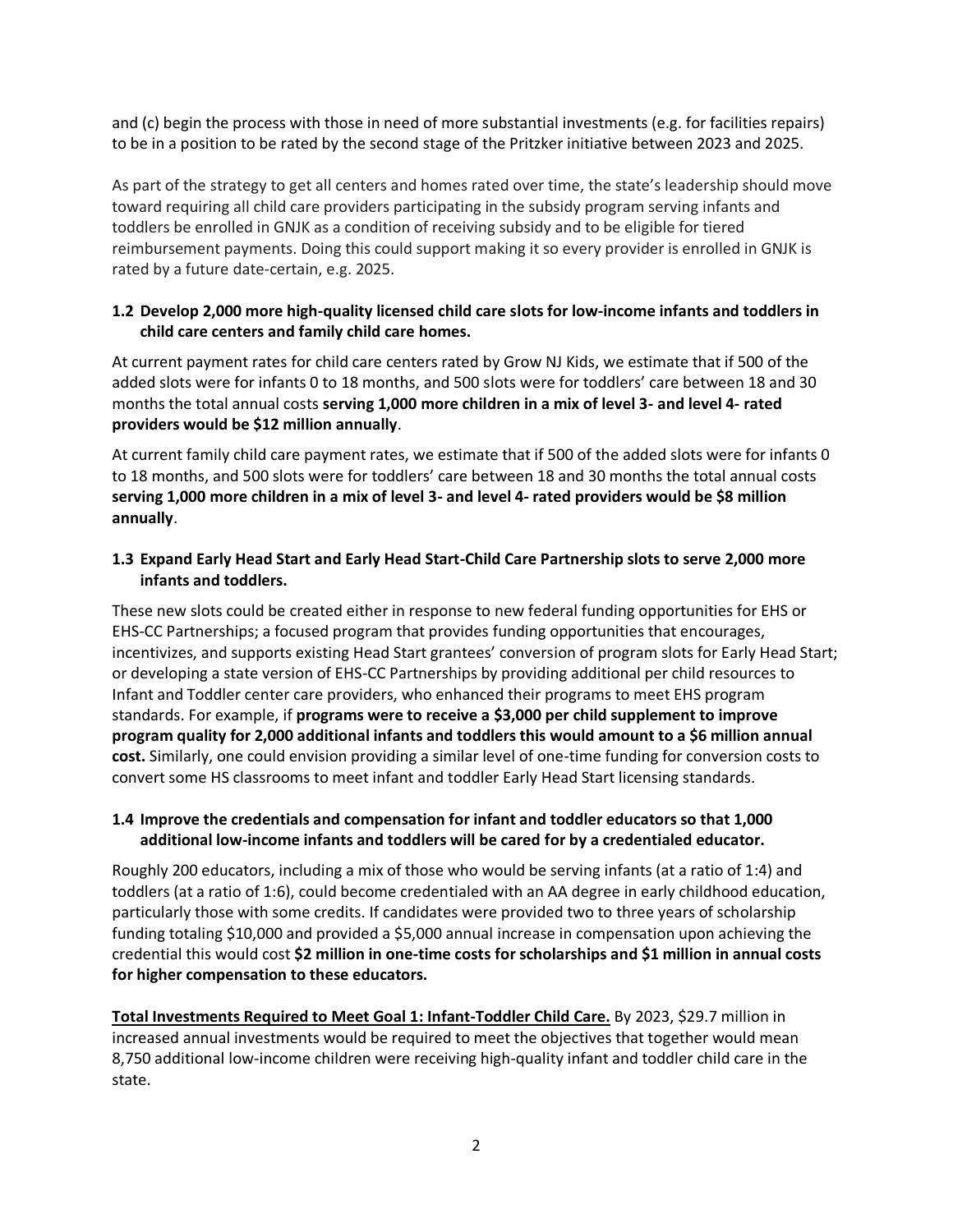| <b>Infant Toddler Child Care Objectives</b>                                            | Increased # of Children<br>in Quality Care | <b>New Investment</b>     |
|----------------------------------------------------------------------------------------|--------------------------------------------|---------------------------|
| Investment $#1$ – Increase number of current programs<br>quality rated                 | 3,750                                      | <b>Existing Resources</b> |
| Investment #2- Increase availability of quality seats in<br>centers                    | 1,000                                      | \$12 Million              |
| Investment $#3$ – Increase availability of quality seats in<br>family child care homes | 1,000                                      | \$8 Million               |
| Investment #4 – Expand Early Head Start                                                | 2,000                                      | \$6 Million               |
| Investment #5 - Improve infant-toddler educator<br>credentials and compensation        | 1,000                                      | \$3 Million               |
| State-level staffing costs for implementation and<br>administration                    |                                            | \$.7 Million              |
|                                                                                        | 8,750                                      | \$29.7 Million            |

#### **Cost of New Investments in Child Care by Objectives**

#### **Goal Area 2: High Quality Home Visiting**

By 2023, 11,584 families with children younger than age three from low-income families will participate in a range of high-quality home visiting program services. This will be an increase of nearly 10,000 (9,867) families from the current estimated baseline of 1,717 participating and completing program services in the 3 MIECHV-supported evidence-based home visiting (EBHV) program models or EHS home-based program model.

# **2.1 Increasing by 2,685 the number of low-income families participating and completing one of the existing EBHV program models.**

The first area of investment will be increased resources to strengthen existing services across the state's EBHV programs to meet the full level of current capacity and to retain many more families in programs to ensure they are benefiting fully from the programs. To achieve this, New Jersey will need to make new and concentrated efforts to achieve full utilization and enrollment in the current funded capacity for its 3 EBHV programs, identify what is leading to under-enrollment, and what steps and investments would support full utilization.

*Baseline of Current Service Capacity Levels Considered High Quality -* New Jersey has funded capacity to serve 4,755 children and families across the three evidence-based home visiting (EBHV) programs models: Nurse Family Partnership (NFP); Healthy Families America (HFA); and Parents As Teachers (PAT). In addition, there are 717 slots for funded enrollment in Existing Early Head Start Home-Based option. (EHS-HBO). The existing funded capacity is summarized in Table 1.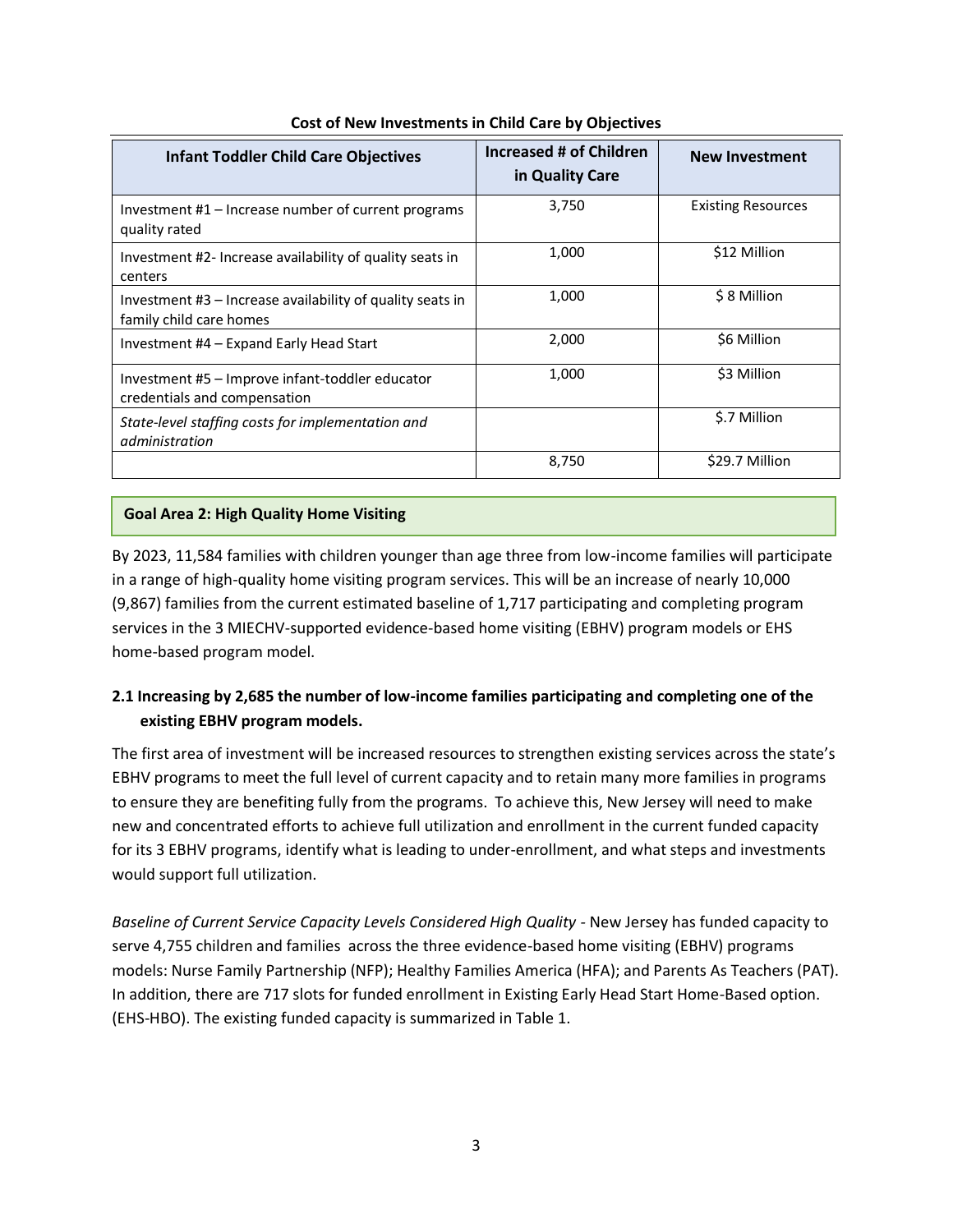| Table 1 - Existing Funded Capacity in Home Visitation Programs, New Jersey |                                 |                                             |  |
|----------------------------------------------------------------------------|---------------------------------|---------------------------------------------|--|
| <b>Program Model</b>                                                       | <b>Total Funded</b><br>Capacity | <b>Average Monthly</b><br><b>Enrollment</b> |  |
| Nurse Family Partnership (NFP);                                            | 1555                            | 1279                                        |  |
| Healthy Families America (HFA);                                            | 2052                            | 1830                                        |  |
| Parents As Teachers (PAT)                                                  | 1148                            | 825                                         |  |
| Sub-total – State-administered (EBHV) Programs                             | 4,755                           | 3,934                                       |  |
| Early Head Start Home-Based option. (EHS-HBO)                              | 717                             |                                             |  |
| <b>Total Existing Home Visiting Services Capacity</b>                      | 5,522                           |                                             |  |

*Sources: Data from NJ DCF for FY2019; 2019 EHS PIR data for funded capacity for EHS home-based option* 

Table 1 summarizes average monthly enrollment for the three EBHV programs from data provided by the NJ Department of Children and Families (DCF) for FY2019. This totaled 3,934, or about 800 (17 percent) less than the funded service capacity level for the state. The existing EBHV programs average monthly enrollment serving low-income families prenatally and with children younger than three is estimated to be 2,968 when one includes just those under age three in the programs<sup>1</sup> and enrollment for low-income families.<sup>2</sup>

One important contributing factor to the lower level of average monthly enrollment relative to funded capacity is that some of the program models may be under-resourced. Related to this, there is very high levels of attrition in families participating in the programs leading to many participating families being served for less than the program's full duration, with a high turnover in slots and many programs unable to fill the slot immediately.

Relative to the average funding levels for some of the program models, the average spending per family served in New Jersey is considerably below what other jurisdictions implementing these programs spend, and what reported program costs in other states and research studies of costs across program sites finds as average costs for the programs. Table 2 Indicates the total funding for the three EBHV program models implemented by local agencies across New Jersey.

<sup>&</sup>lt;sup>1</sup> An estimated 88 percent of services in the portfolio of 3 EBHV programs are for children 0 to 3

<sup>&</sup>lt;sup>2</sup> Estimate that greater than 90 percent of EBHV families low-income based on NJ's MIECHV Annual Performance Reports for 2016,2017, 2018.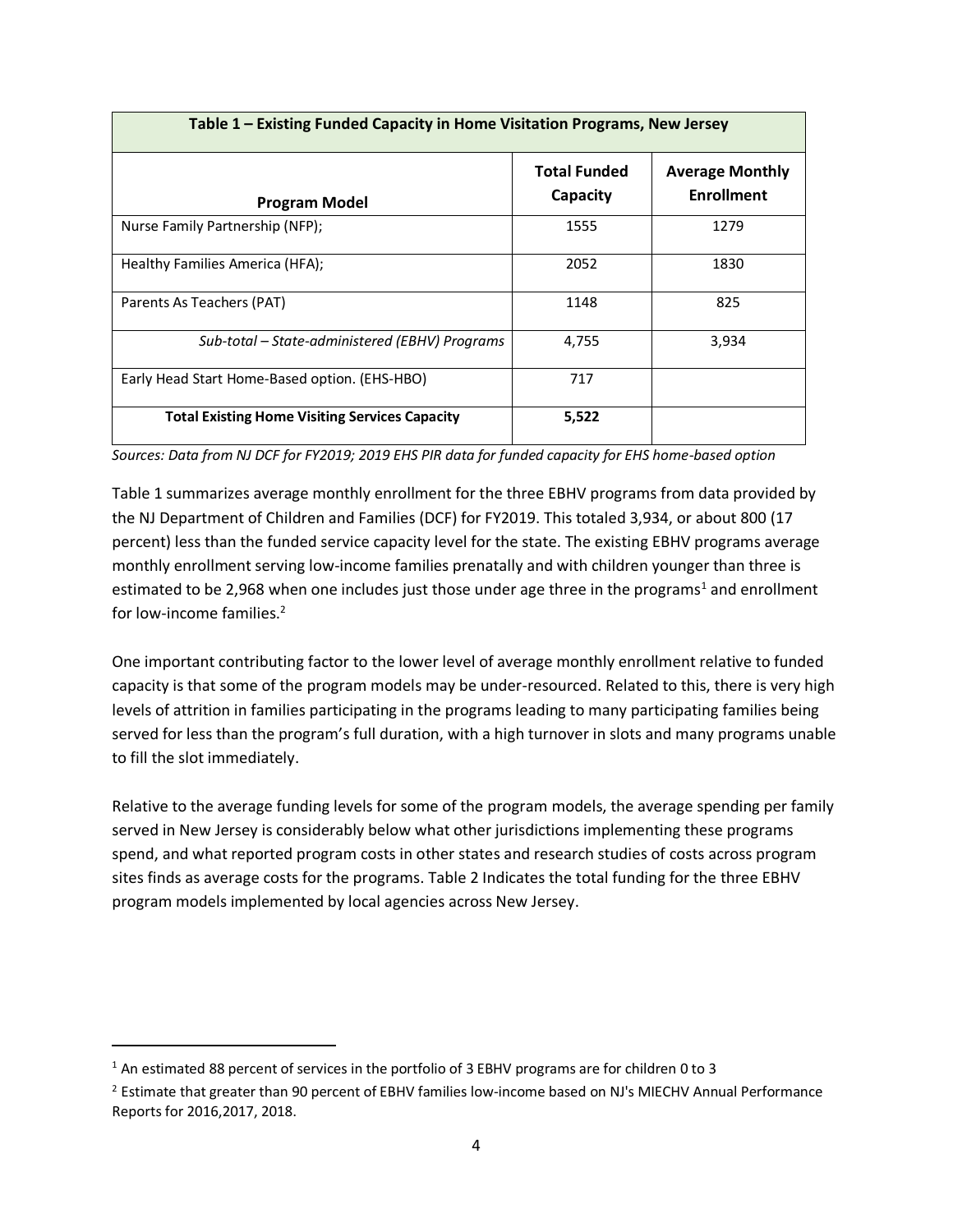| Table 2 – Existing Funded Capacity in Home Visitation Programs, New Jersey |                          |                                            |                                                |                                                                                  |                            |                                                                                      |
|----------------------------------------------------------------------------|--------------------------|--------------------------------------------|------------------------------------------------|----------------------------------------------------------------------------------|----------------------------|--------------------------------------------------------------------------------------|
|                                                                            | <b>Number</b><br>of LIAs | <b>Total Funded</b><br>Capacity<br>(Slots) | Average<br><b>Monthly</b><br><b>Enrollment</b> | <b>Total Grant</b><br><b>Funding</b><br><b>Across</b><br>Program<br><b>Sites</b> | <b>Funding</b><br>Per Slot | <b>Funding Per</b><br><b>Family (For</b><br>Average<br><b>Monthly</b><br>Enrollment) |
| Nurse Family<br>Partnership                                                | 16                       | 1555                                       | 1279                                           | \$7,230,036                                                                      | \$4,650                    | \$5,653                                                                              |
| <b>Healthy Families</b><br>America                                         | 21                       | 2052                                       | 1830                                           | \$8,488,119                                                                      | \$4,137                    | \$4,638                                                                              |
| Parents As Teachers                                                        | 21                       | 1148                                       | 825                                            | \$3,774,129                                                                      | \$3,288                    | \$4,575                                                                              |

- For the NFP program NJ DCF contracts with 16 local implementing agencies (LIAs) for NFP services across the state to serve a funded capacity of 1,555 families. The total funding under these contracts amounts to \$7.2 million. This works out to an average cost per family for its funded enrollment of \$4,650, and \$5,653 per family for average monthly enrollment levels across programs. These per slot/per family served costs for NFP are well below the average cost per slot generally reported for NFP is \$7000-\$8700 annually.
- For the HFA program NJ DCF contracts with 21 local implementing agencies (LIAs) for HFA services across the state to serve a funded capacity of 2,052 families. The total funding under these contracts amounts to \$8.5 million. This works out to an average cost per family for its funded enrollment of \$4,137 and \$4,638 per family for average monthly enrollment levels across programs. These per slot/per family served costs for HFA are below the average cost per slot generally reported for HFA, which is \$4500-\$6000 annually.
- For the PAT program NJ DCF contracts with 21 local implementing agencies (LIAs) for PAT services across the state to serve a funded capacity of 1,148 families. Total funding under these contracts amounts to 3.8 million - \$3,288 for each family in its funded enrollment and \$4,575 per family for average monthly enrollment levels. These per slot/per family served costs for PAT are similar to the average cost per slot generally reported for PAT, which is \$2,500-\$4000 annually.

The below average level of spending likely means that if programs' compensation levels required to support attracting and retaining high quality staff are insufficient, this could lead to lower quality services and higher staff attrition, which in turn contributes to higher attrition rates for participating families. To increase the number of families served in the EBHV models, and for the services to be highquality so that staff turnover is reduced, and more families complete services, we estimate the cost of increasing the state's per family served at the current funded enrollment levels to the midpoint average costs found for other NFP and HFA programs. This would amount to \$7.3 million in increased investment for current funded enrollment to achieve higher program participation and program completion so that an additional 2,635 families with children younger than three are receiving high-quality home visiting in the state.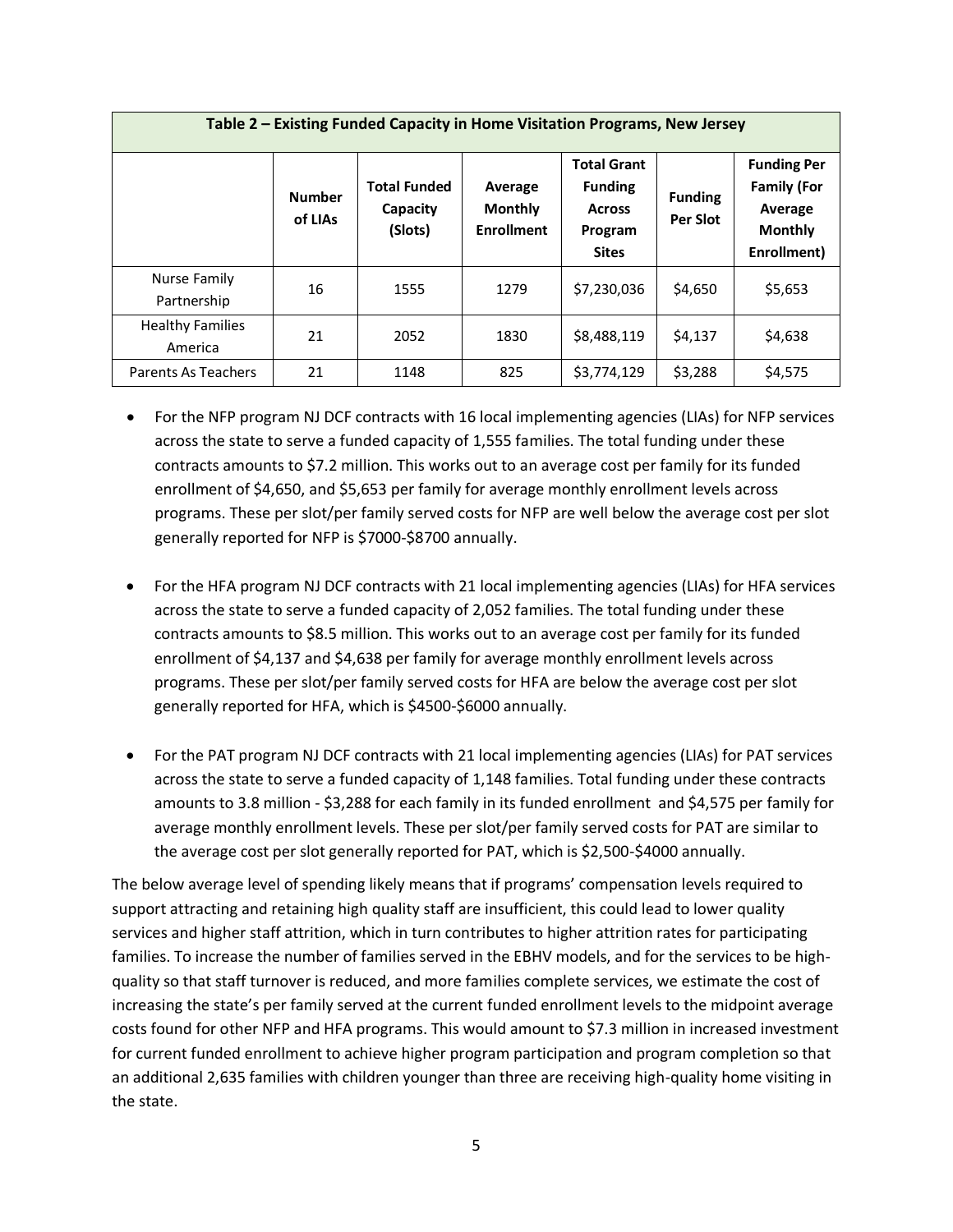**We estimate \$7.3 million in total annual investments to increase the per family spending levels for two of the three EBHV program models will be required.** This could enable programs to enroll more families to get average monthly enrollment levels closer to the funded enrollment, and to improve rates of program completion closer to those found in the efficacy trial studies supporting the models' evidence of effectiveness.

# **2.2 Increasing by 1,000 the funded service capacity for the 3 major existing ongoing evidence-based home visiting (EBHV) program models (HFA, NFP, PAT) that the state manages.**

For the second area of investment, expanding the funded service capacity for the existing evidencebased home visiting (EBHV) program models by 1,000 slots, we recommend an expansion that includes a mix of either 2 or 3 of the existing program models, and to target communities for expansion based on the levels of unmet needs in higher needs communities that have the capacity to successfully expand services in those communities. As initial steps, we would suggest a community by community level analysis of the level of program enrollment for the three program models across the communities where they are currently located. This analysis can identify programs with high participation levels (recent enrollment levels compared to funded enrollment levels), programs with substantial waitlists for particular program models, and low levels of program attrition.

For the cost estimation, we assume that half or more of the increased capacity could be used for expansion of the Nurse Family Partnership in existing and potentially new LIAs. There are currently 16 LIAs for NFP and 21 each for HFA and PAT. NFP also has the strongest base of research evidence supporting it. In addition, the 53 percent completion rate for NFP LIAs in New Jersey is a lower completion rate than what has been found in other states, it has a higher rate of completion than either HFA and PAT do in New Jersey. NFP also has demonstrated research supporting its use for particularly high needs family circumstances, including relatively young expectant mothers, those with at-risk pregnancies, experiencing poverty, unstable housing, as well as risk factors associated with a higher potential for child welfare involvement. Given the current priority focus on better birth outcomes for relatively disadvantaged expectant mothers, much of the expansion should be in new NFP slots.

We estimate the overall costs for a scenario where 60 percent (or 600) of the additional slots were in NFP and 40 percent (or 400) were HFA slots. Having the other 40 percent be a combination of HFA and PAT could also be possible, but given that more of the services by HFA LIAs reaches younger children under age three, and the program's LIAs have a slightly better record of successful program completion, we used a 40 percent HFA expansion for the cost calculation. **The total cost for the expansion of EBHV with this program mix would be a total increase of \$7.3 million annually by 2023, with costs in the intervening years increasing at lower levels.**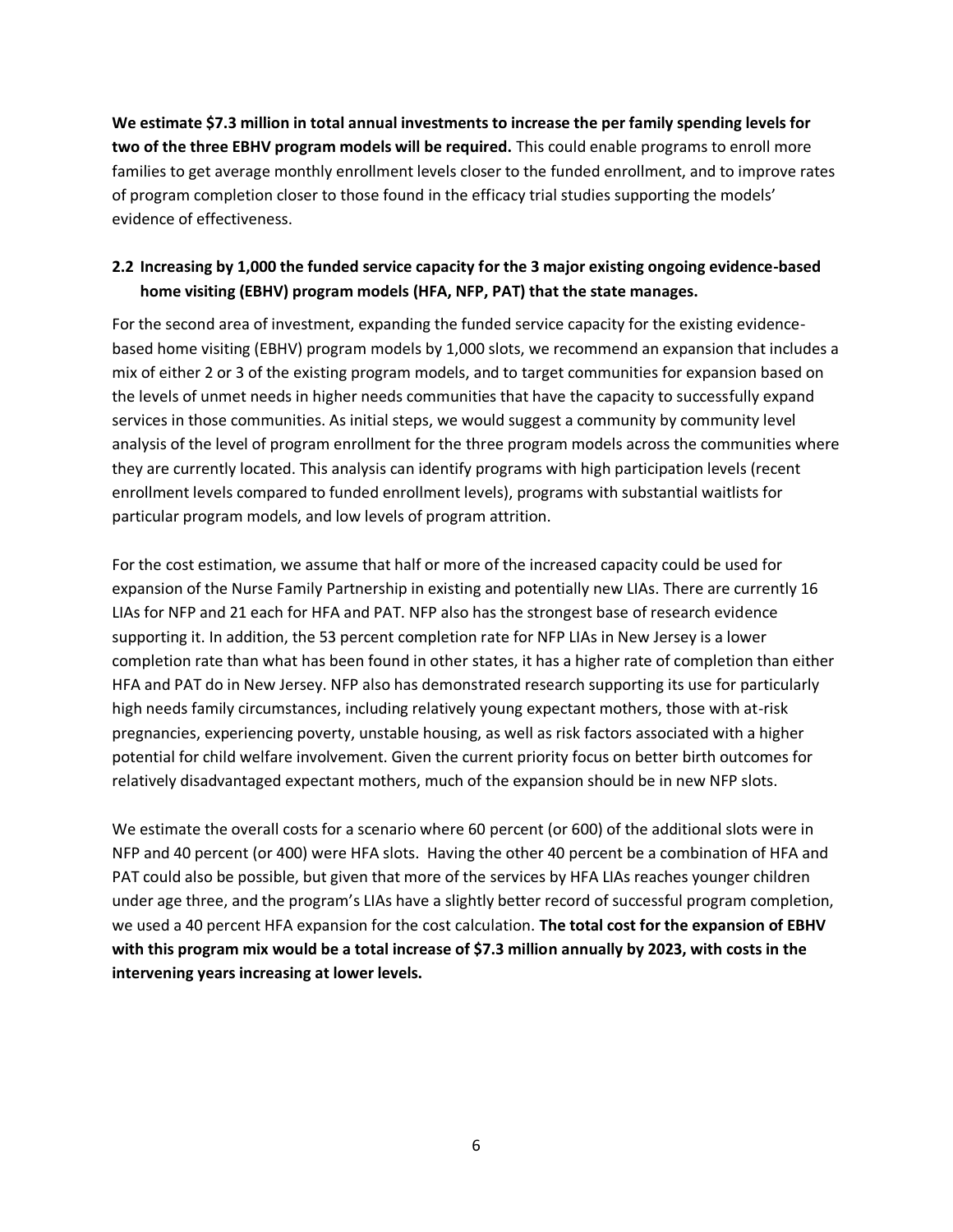| Estimated Cost for Increased Enrollment in 2 or 3 EBHV Program Models*             |                                                            |                                                              |                           |
|------------------------------------------------------------------------------------|------------------------------------------------------------|--------------------------------------------------------------|---------------------------|
|                                                                                    | Increase in L-I<br><b>PN-3 Funded</b><br><b>Enrollment</b> | <b>Estimated Overall</b><br>Increase in<br><b>Enrollment</b> | Cost @ \$7000 per<br>slot |
| Investment #2 - Add 1,000 Funded Capacity<br>in High-Quality EBHV Program Services | 1,000                                                      | 1.044                                                        | \$7.3 Million             |

## **2.3 Develop pilot expansions of a universal home visiting program across three to four of the state's highest need communities that enrolls 6,182 low-income families in the program.**

The following cost estimates were based on utilizing the Family Connects program as the universal model. Family Connects provides initial home visits to families with newborns, conducts comprehensive assessment and connects families child development and family support services based on the needs identified in the assessment.

For the multi-site development and implementation of the Family Connects program model in higher need communities and counties we use per-family participation costs of \$490, which a state agency planning (working with the Family Connects program developers) used for potential FC implementation in their budget analysis. We also use a higher average cost that the Ounce of Prevention indicated was the average cost in the initial years in a multiple county pilot implementation of the program in Illinois. Using the midpoint of the cost estimates for these possible lower and upper-bound costs per family served, we arrive at an overall cost estimate of \$8.4 million annually at full implementation across these communities by 2023. We estimate that if these were targeted to the communities with the highest rates of low-income families, from a total of 11,241 families giving birth and participating in a universally offered Family Connects program in those communities, 6,182 or 55 percent of the total birth could be to low-income families.

| Total Children Served in Family Connects (FC) and Level of New Investments Required by 2023                                                                                |        |               |                |               |
|----------------------------------------------------------------------------------------------------------------------------------------------------------------------------|--------|---------------|----------------|---------------|
| Cost @ \$490 per<br>Cost @ \$1000 per<br><b>Total FC L-I Families</b><br><b>Total FC</b><br><b>Midpoint</b><br>slot<br>slot<br><b>Funded Enrolled</b><br><b>Enrollment</b> |        |               |                |               |
| 6,182                                                                                                                                                                      | 11.241 | \$5.5 million | \$11.2 million | \$8.4 million |

**Total Investments Required to Meet Goal 2: Home Visiting.** By 2023, \$25.3 million in increased annual investments would be required to meet the goals that together would mean 9,867 additional low income children were receiving high-quality home visiting services in the state.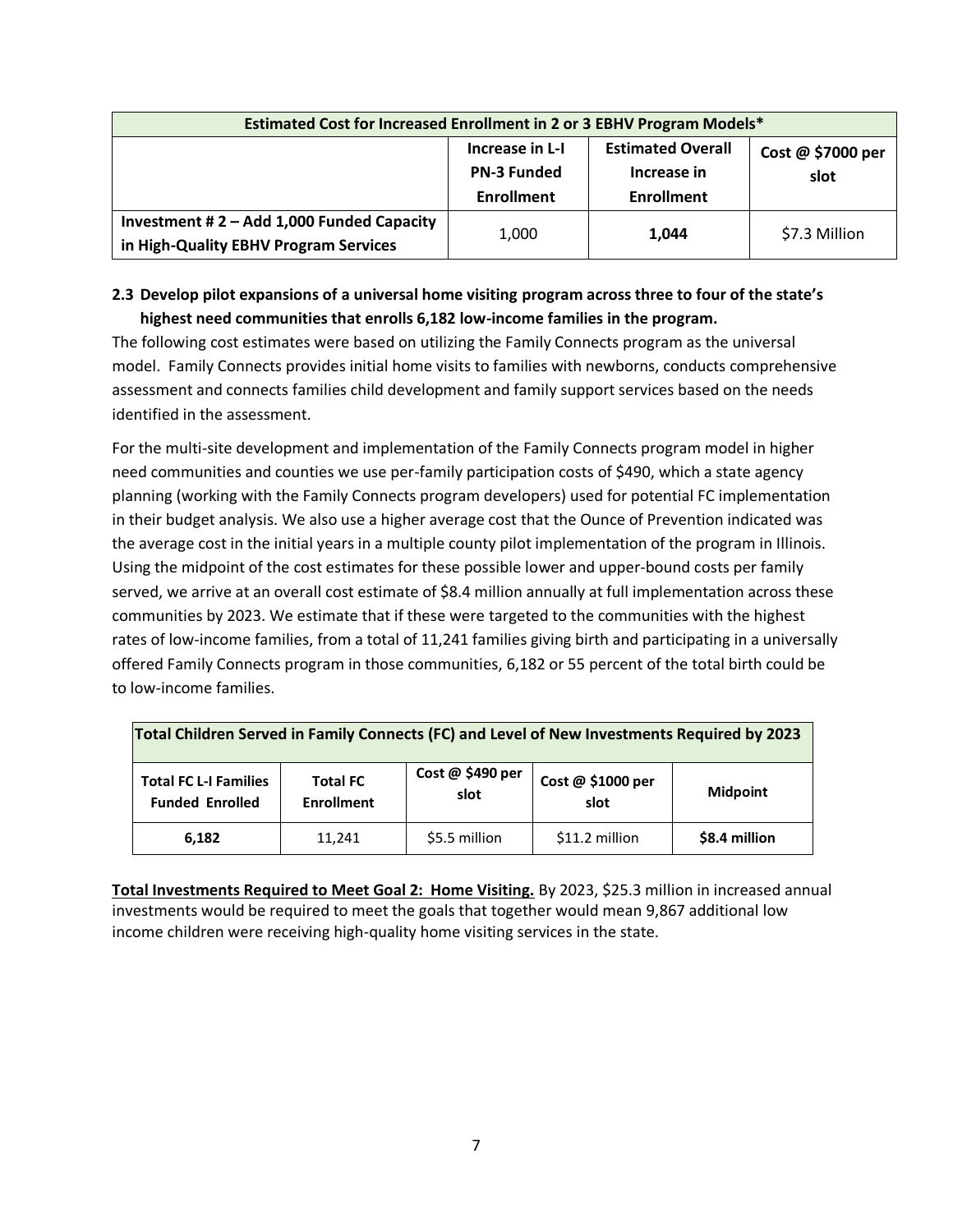| <b>Home Visiting Objectives</b>                                                                  | Increase in L-I PN-3<br><b>EBHV &amp; FC Enrollment</b> | <b>New Investment</b> |
|--------------------------------------------------------------------------------------------------|---------------------------------------------------------|-----------------------|
| Investment #1 – Improve EBHVs for higher-quality<br>outcomes and reaching full funded enrollment | 2,685                                                   | \$7.3 Million         |
| Investment $#2 - 1000$ added EBHV capacity                                                       | 1,000                                                   | \$7.3 Million         |
| Investment #3 - FC serves 6,182 L-I Families                                                     | 6,182                                                   | \$8.4 Million         |
| State level training, administration and implementation<br>costs                                 |                                                         | \$2.3 Million         |
| <b>TOTAL</b>                                                                                     | 9,867                                                   | \$25.3 Million        |

## **Cost of New Investments in Home Visiting By Objective**

## **Goal Area 3: Infant Mental Health**

By 2023, approximately 7,247 children under age three and their caregivers in New Jersey will receive high-quality, appropriate mental health supports and services. Baseline figures used to help determine cost estimates include:

- *Existing mental health consultation levels.* There are currently 2.5 FTE mental health consultants supporting child care programs in a pilot program in New Jersey, with the capacity to serve approximately 80 centers and 160-240 children per year. Early Head Start offers mental health consultation as part of its performance standards. In 2019, 2,993 children were enrolled in 97 Early Head Start centers in New Jersey. Each of the 23 Early Head Start grantees in the state has a mental health professional on staff who provides an average of 35 hours per month of early childhood mental health consultation (21% of time), or the equivalent of 5 FTE consultants. Consultation services are provided to teachers of 308 Early Head Start children.
- *Pediatric offices.* In 2017, there were approximately 2,294 pediatricians, or 115.6 per 100,000 children, in the state (865.2 children per pediatrician, with smaller panels than the national mean of 1,147.9 children per pediatrician), and it is unclear whether mental health consultation is available in pediatric settings. $3$
- *Referrals for additional mental health services.* Approximately 9% to 14% of children under age 6 experience an emotional or behavioral problem that may benefit from mental health supports and services, with rates higher among low-income children. For example, in Early Head Start, of the 308 children for whom caregivers received mental health consultation services, 27% (84) were referred for additional mental health services.
- *Children's System of Care (CSOC)*. In 2018, CSOC served 245 children under age 4, and over 59,000 children aged 5 and older: 23,768 CMO; 17,751 FSO; 31,100 mobile response and stabilization; 33,725 intensive in-community/behavioral assistant; 3,090 in out-of-home treatment; and 1,342 substance use treatment.

<sup>3</sup> <https://www.abp.org/sites/abp/files/pdf/pediatricphysiciansworkforcedatabook2017-2018.pdf>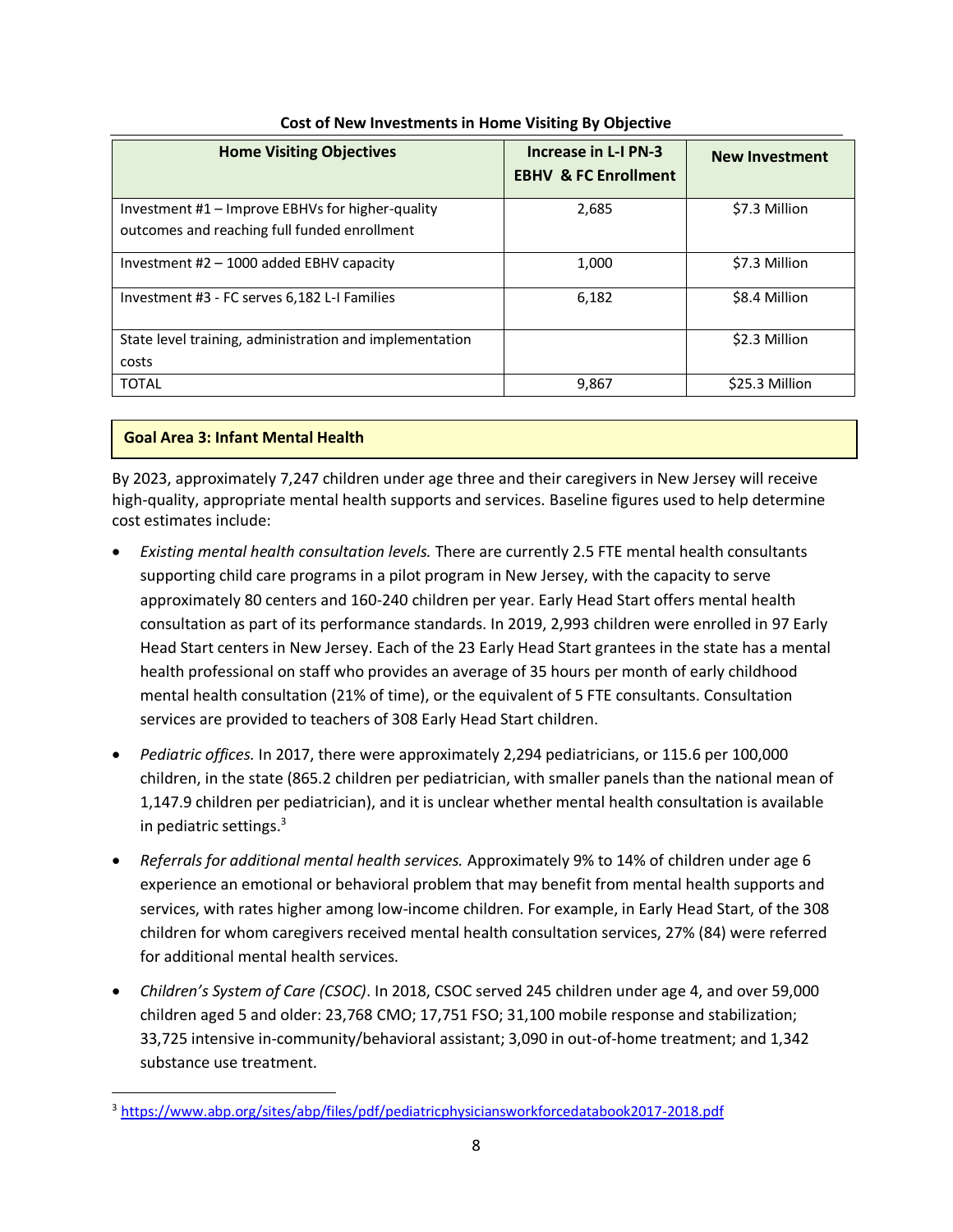- *Medicaid reimbursement rates for mental health services.* Forty-two percent of New Jersey's newborns, and 37 percent of the state's infants, toddlers, and preschoolers, are enrolled in Medicaid, $4$  whose reimbursement levels for mental health services for family therapy are lower than that of private insurance (e.g., \$98.82 vs. \$132 for billing code 90847), and Medicaid does not cover parent-only visits, without the child present (billing code 90846, reimbursed at \$162 in private insurance).
- *Early childhood specialists at Central Intake Offices.* There are currently 17 early childhood specialists serving the 21 Central Intake offices across New Jersey. Four EC specialists current hold an Endorsement.
- *Mental health professional supply and training*. In 2011-15, there were an estimated 7,576 psychologists and 20,356 social workers in New Jersey, or 106.4 and 285.9 per 100,000 working-age population.<sup>5</sup> In 2019, only 161 mental health professionals had specialized training in infant/toddler mental health, as indicated by receipt of a level of endorsement. Of these, 78% had Category I or II endorsements (Infant Family Associate, or Infant Family Specialists).

## **3.1 Expand the availability of infant mental health consultation services in a variety of settings.**

*Infant-Toddler Mental Health Consultants in Early Care and Education Settings.* To reach a target of 425 (25% of the 1,700 centers statewide that serve infants and toddlers) with mental health consultation services, an estimated **\$3.01 million annually** will be needed to support an additional 18 consultants and enhance the salary of existing consultants in the New Jersey pilot program and at Early Head Start. These estimated costs include direct costs for salaries (mental health consultants; supervisors; project coordinators; administrative assistants), indirect costs, research/evaluation costs, and state-level administrative costs.

*Infant-Toddler Mental Health Consultants in Pediatric Settings.* To reach a target of 200 pediatricians (25% of the estimated 802 pediatricians serving low-income infants and toddlers) with mental health consultation services, an estimated **\$2.34 million annually** will be needed to support 12.5 consultants. These estimated costs include direct costs for salaries (mental health consultants; supervisors; project coordinators; administrative assistants), indirect costs, research/evaluation costs, and state-level administrative costs.

*Early childhood specialists at Central Intake Offices to connect families to appropriate services in the community.* To ensure each of the 21 Central Intake offices has access to an early childhood specialist would cost an estimated **\$1.66 annually.**

# **3.2 Increase the availability of intensive mental health services for infants and toddlers and their families.**

To reach a target of 2,785 children and their families annually with intensive infant mental health services will cost an estimated **\$1.37 million annually** based on a 10 visit outpatient MH episode as reimbursed by private pay (8 child visits  $*$  \$132 + 2 parent visits  $*$  \$162) = \$1380.

<sup>4</sup> <https://ccf.georgetown.edu/wp-content/uploads/2017/02/New-Jersey-Medicaid-CHIP-new-v1.pdf>

<sup>5</sup> <https://bhw.hrsa.gov/sites/default/files/bhw/nchwa/state-profiles/newjersey-2018.pdf>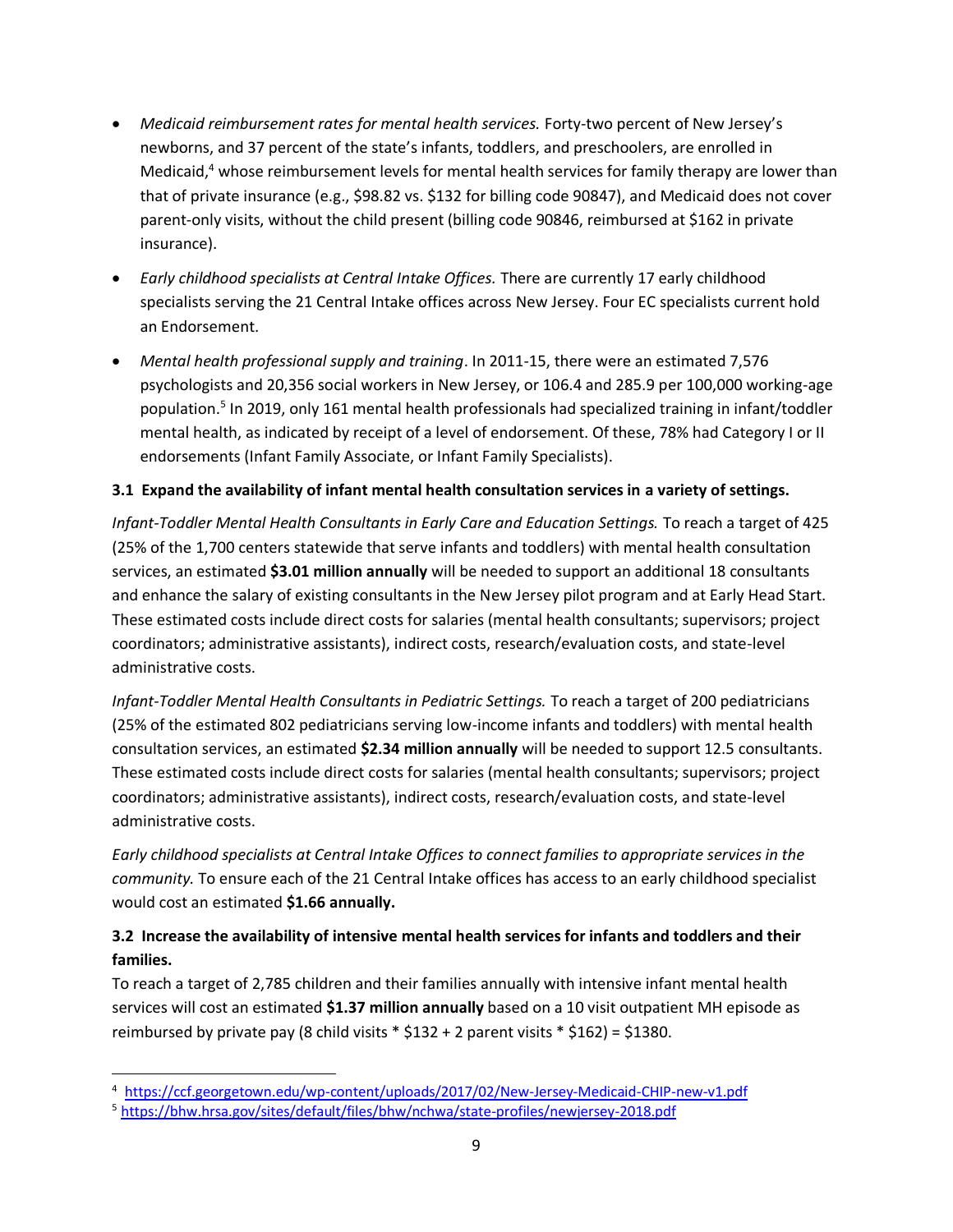*Increasing and expanding Medicaid reimbursement rates for mental health services.* Approximately 2,130 children under three and their parents (24% of those receiving consulting services) are assumed to be referred for more intensive mental health services and supports. For each parent-child dyad to receive 10 sessions total (8 family-focused and 2 parent-focused), we estimate a per dyad additional cost of \$589 to provide parity between Medicaid and private insurance reimbursement, estimating a total cost of \$1.38 million annually to increase Medicaid reimbursement rates<sup>6</sup>for children and expand to cover parent sessions.

#### **3.3 Increase the supply of well-trained infant mental health professionals across the state.**

*Training in early childhood mental health.* The new early childhood specialists at CI offices, the 30.5 new early childhood mental health consultants (at ECE and pediatric settings), and the clinical mental health professionals needed to provide more intensive mental health services to children, parents, and caregivers will require training specific in infant/toddler mental health. We recommend early childhood specialists be supported in obtaining a Level II Endorsement and that early childhood mental health consultants (the new consultants as well as existing consultants without endorsement training) be supported in receiving their Level III Endorsement. To meet the mental health service needs of the expected 2,130 children and their caregivers, we estimate approximately 116 additional clinical mental health professionals will require training in infant-toddler mental health, or an endorsement at Level IV (clinical). We estimate that initial (year 1) training costs will be higher than ongoing training costs in order to build an initial trained infant/toddler mental health workforce. We estimate<sup>7</sup> initial training costs across specialists, consultants, and clinicians to total \$397,000 (year 1) and ongoing costs to be **\$230,000 annually** which includes cost for a full time endorsement coordinator.

**Total Investments Required to Meet the Goal 3: Infant Mental Health.** By 2023, \$10 million in increased annual investments would be required to meet the goals that together would mean 7,247 additional low- income children and their families were receiving mental health services in the state.

| <b>Infant Mental Health Objectives</b>                                                                     | <b>Anticipated Number</b><br><b>Children Served</b> | <b>New Investment</b> |
|------------------------------------------------------------------------------------------------------------|-----------------------------------------------------|-----------------------|
| Investment #1 - Expand the availability of infant mental<br>health consultation services                   | 4,462                                               | \$7.01 Million        |
| Investment $#2$ – Increase the availability of intensive<br>mental health services                         | 2.785                                               | \$2.75 Million        |
| Investment #3 - Increase the supply of well-trained infant<br>mental health professionals across the state |                                                     | \$230,000             |
|                                                                                                            | 7.247                                               | \$10 Million          |

**Cost of New Investments in Infant Mental Health By Objective**

(Note: 10% state-level administration costs were built into each of the above estimates)

<sup>6</sup> Note that New Jersey's FMAP rate is 50%.

 $7$  Note that training cost estimates do not include the costs of the 30 or more hours of training in infant-toddler mental health required to attain endorsement or for the required BA, MA, or doctoral degrees.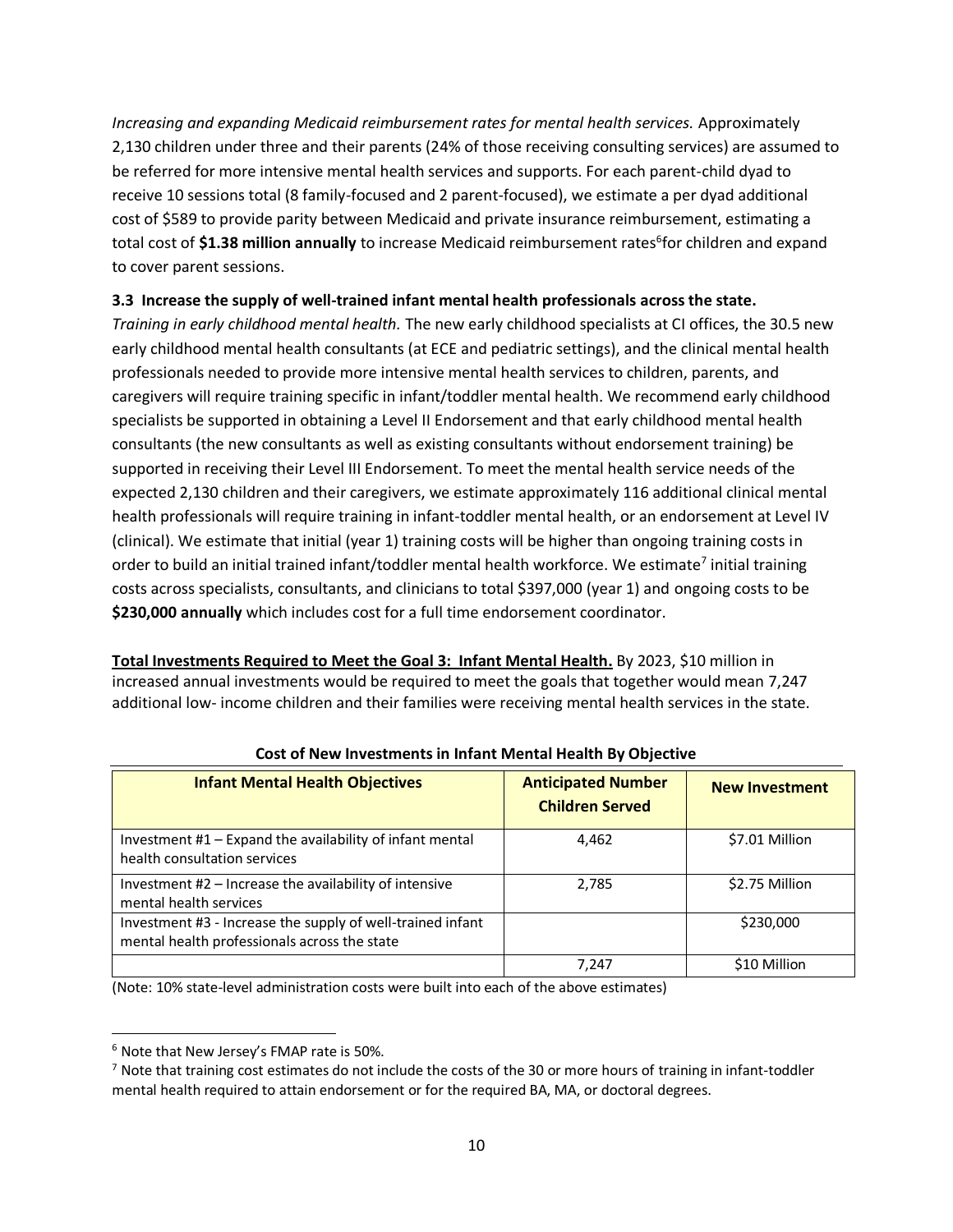#### **Goal Area 4: Maternal and Infant Health**

By 2023, 3,000 low- income women will have equitable access to maternal and infant care supports and services to ensure a healthy birth. This represents a new state initiative that is currently in the pilot phase.

# **4.1 Coordinate and align activities with the Healthy Women Healthy Families Initiative to ensure equitable maternal and infant care among women and children of all races and ethnicities.**

To reach a target of 3,000 pregnant women annually with perinatal supports and services will cost an estimated **\$4.1 million annually** based on each mother receiving 3 prenatal visits, labor and delivery and 2 postnatal visits as well as access to childbirth classes and breastfeeding support groups at an estimated cost of 1,250 per mother. The cost also includes state-level training and administrative costs to implement the program.

Please note: The costs to implement the remaining objectives would be absorbed in existing resources.

**Total Investments Required to Meet Goal 4: Maternal and Infant Health.** By 2023, \$4.1 million in increased annual investments would be required to meet the objectives that together would mean 3,000 additional low-income mothers receive high-quality maternal and infant care supports.

| <b>Maternal-Infant Health Objectives</b>                                                 | <b>Anticipated Number</b><br><b>Mothers Served</b> | <b>New Investment</b> |
|------------------------------------------------------------------------------------------|----------------------------------------------------|-----------------------|
| Investment #1 - Expand the availability of infant mental<br>health consultation services | 3,000                                              | \$3.75 Million        |
| State level training, administration and implementation<br>costs                         |                                                    | \$375,000             |
|                                                                                          | 3,000                                              | \$4.1 Million         |

#### **Cost of New Investments in Maternal Infant Health By Objective**

#### **Goal Area 5: Systems Integration**

By 2023, a system is in place to enable more low-income families with infants and toddlers to be connected to critical services to ensure healthy growth and development.

## **5.1 Strengthen the county-based Central Intake Hubs in their role as the system connection between families and critical maternal and child health and early childhood services.**

To achieve this goal, the plan calls for enhancing, strengthening and fully financing the existing countybased Central Intake structure in order to more effectively assist families in navigating and accessing essential early childhood services across home visiting, child care, mental health and related maternal and infant health. These hubs will also assume an important accountability role to assure that targets for service are reached and impact is achieved in addition to identifying needs, gaps and opportunities within the county.